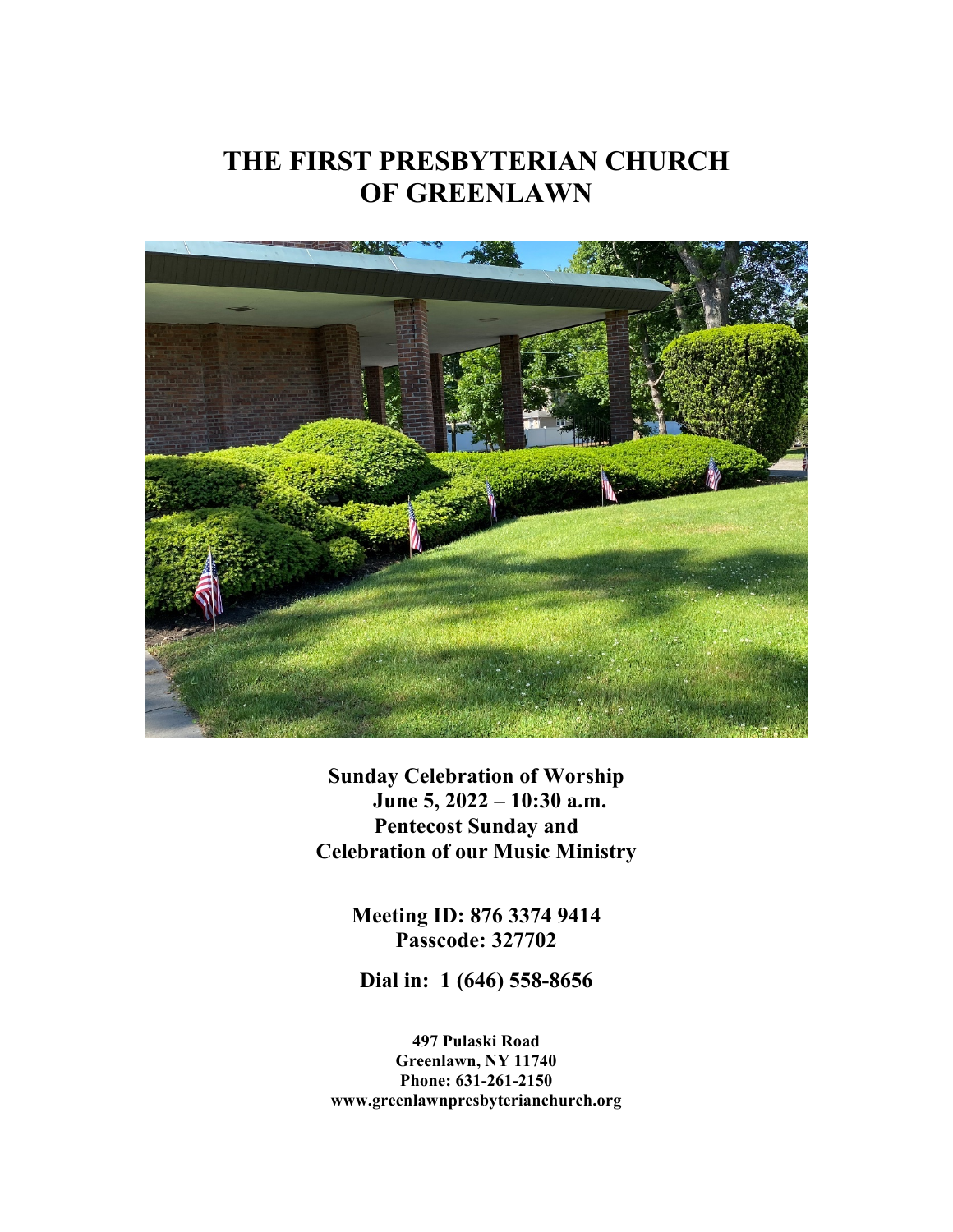# **THE FIRST PRESBYTERIAN CHURCH OF GREENLAWN June 5, 2022 – 10:30 a.m. Pentecost Sunday and Celebration of our Music Ministry**

| <b>PRELUDE</b><br>Organ             |                                            |                                                                                                                                                                                                                                                                                                                                                                                                                                                                                                                   | Leonora Colletti, |
|-------------------------------------|--------------------------------------------|-------------------------------------------------------------------------------------------------------------------------------------------------------------------------------------------------------------------------------------------------------------------------------------------------------------------------------------------------------------------------------------------------------------------------------------------------------------------------------------------------------------------|-------------------|
| WELCOME AND ANNOUNCEMENTS           |                                            |                                                                                                                                                                                                                                                                                                                                                                                                                                                                                                                   |                   |
| THE RINGING OF THE BELL<br>Charnews |                                            |                                                                                                                                                                                                                                                                                                                                                                                                                                                                                                                   | Dan               |
| A GIFT OF MUSIC<br>Alto             |                                            | Holy Spirit                                                                                                                                                                                                                                                                                                                                                                                                                                                                                                       | Debbie Eitel,     |
| The Spirit descends like a dove,    | I will sing to the Lord as long as I live. | bringing peace to unite the world in a just and caring community.<br>The Spirit comes like a breath, bringing life to renew the people of God.<br>The Spirit spreads like fire, bringing energy for witnessing to the love of God.<br>Spirit of the Living God, come to us and transform our lives by Your power.<br>When God sends forth the Holy Spirit, all things are created.<br>May the Holy Spirit inspire us to a worship that is pleasing to God.<br>I will sing praise to God always and forever. Amen. |                   |
| HYMN #326                           |                                            | Spirit of God, Descend Upon My Heart                                                                                                                                                                                                                                                                                                                                                                                                                                                                              | <b>MORECAMBE</b>  |
|                                     |                                            | Spirit of God, descend upon my heart.<br>Wean it from Earth, through all its pulses move.<br>Stoop to my weakness, mighty as Thou art,<br>And make me love Thee as I ought to love.                                                                                                                                                                                                                                                                                                                               |                   |
|                                     |                                            | Hast Thou not bid us love Thee, God and King.<br>All, all Thine own: soul, heart and strength and mind?<br>I see Thy cross, there teach my heart to cling.<br>O let me seek Thee, and o let me find!<br>Teach me to feel that Thou are always nigh.                                                                                                                                                                                                                                                               |                   |
|                                     |                                            |                                                                                                                                                                                                                                                                                                                                                                                                                                                                                                                   |                   |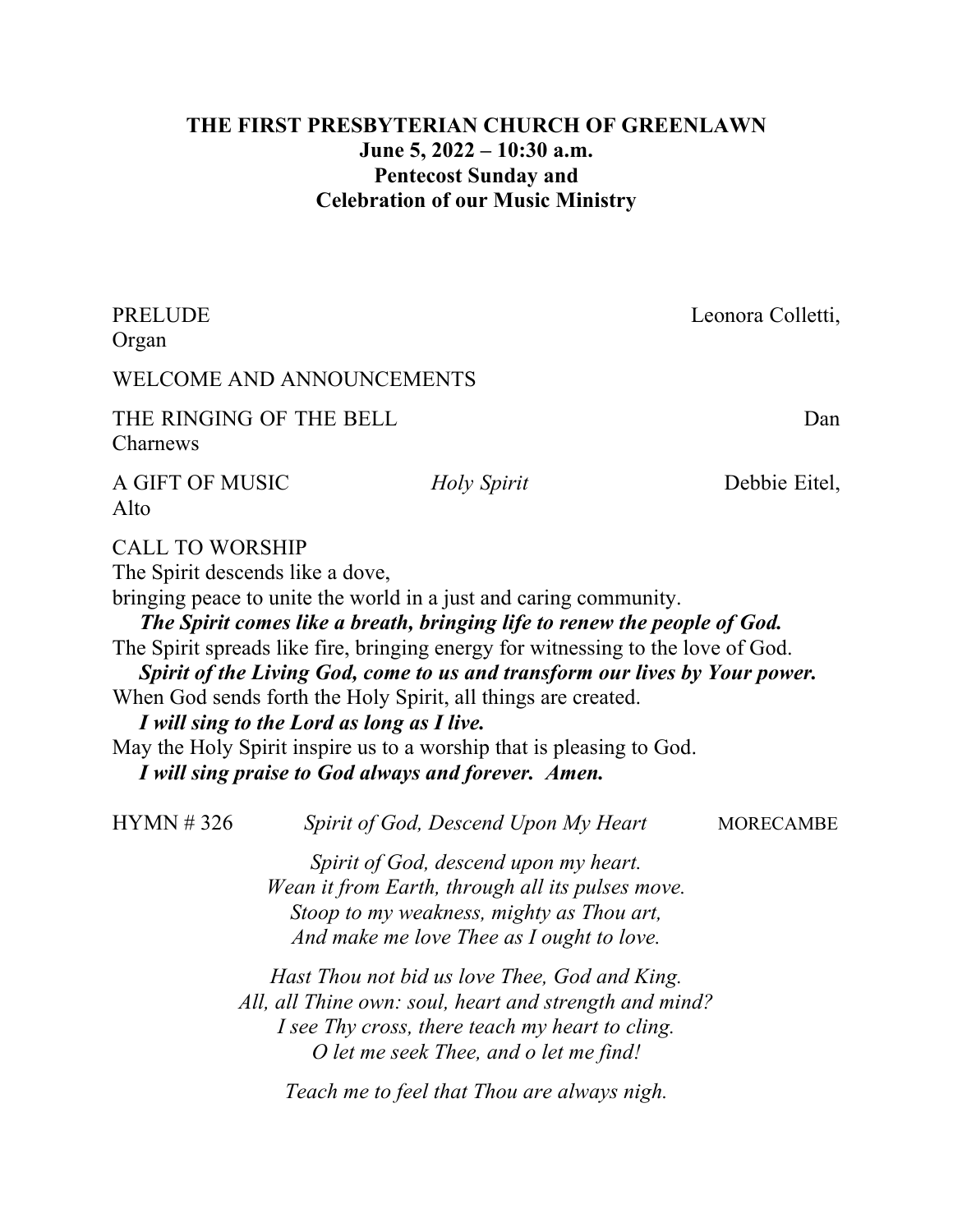*Teach me the struggles of the soul to bear, To check the rising doubt, the rebel sigh. Teach me the patience of unanswered prayer.*

*Teach me to love Thee as Thine angels love, One holy passion filling all my frame. The baptism of the Heaven-descended Dove, My heart an altar and Thy love the flame.*

### CALL TO CONFESSION

#### PRAYER OF CONFESSION

 *Almighty God, You poured Your Spirit upon gathered disciples creating bold tongues, open ears, and a new community of faith. We confess that we hold back the force of Your Spirit among us. We do not listen for Your word of grace, speak the good news of Your love, or live as a people made one in Christ. Have mercy on us, O God. Transform our timid lives by the power of Your Spirit, and fill us with a flaming desire to be Your faithful people, doing Your will for the sake of Jesus Christ our Lord. Amen.*

ASSURANCE OF FORGIVENESS

MUSICAL RESPONSE *Oh, Freedom* The Women's Choir

### PRAYER CONCERNS & PASTORAL PRAYER

THE LORD'S PRAYER Peter Osterman, Baritone

#### INVITATION TO OFFERING

DOXOLOGY *Praise God from Whom all blessings flow. Praise Him all creatures here below. Praise Him above, ye heavenly host. Praise Father, Son, and Holy Ghost. Amen.*

#### PRAYER OF DEDICATION

 *God of Wind and Flame, may new life be breathed into the world because of these gifts we return to You. Grant us the capacity to carry Your revelation to others in ways they can understand. We seek to be channels of Your love and peace, both in person and through the outreach of our offerings. Amen.* 

| A GIFT FROM THE CHOIR | River in Judea | The Women's |
|-----------------------|----------------|-------------|
| Choir                 |                |             |

THE READING OF SCRIPTURE Acts 2:1-21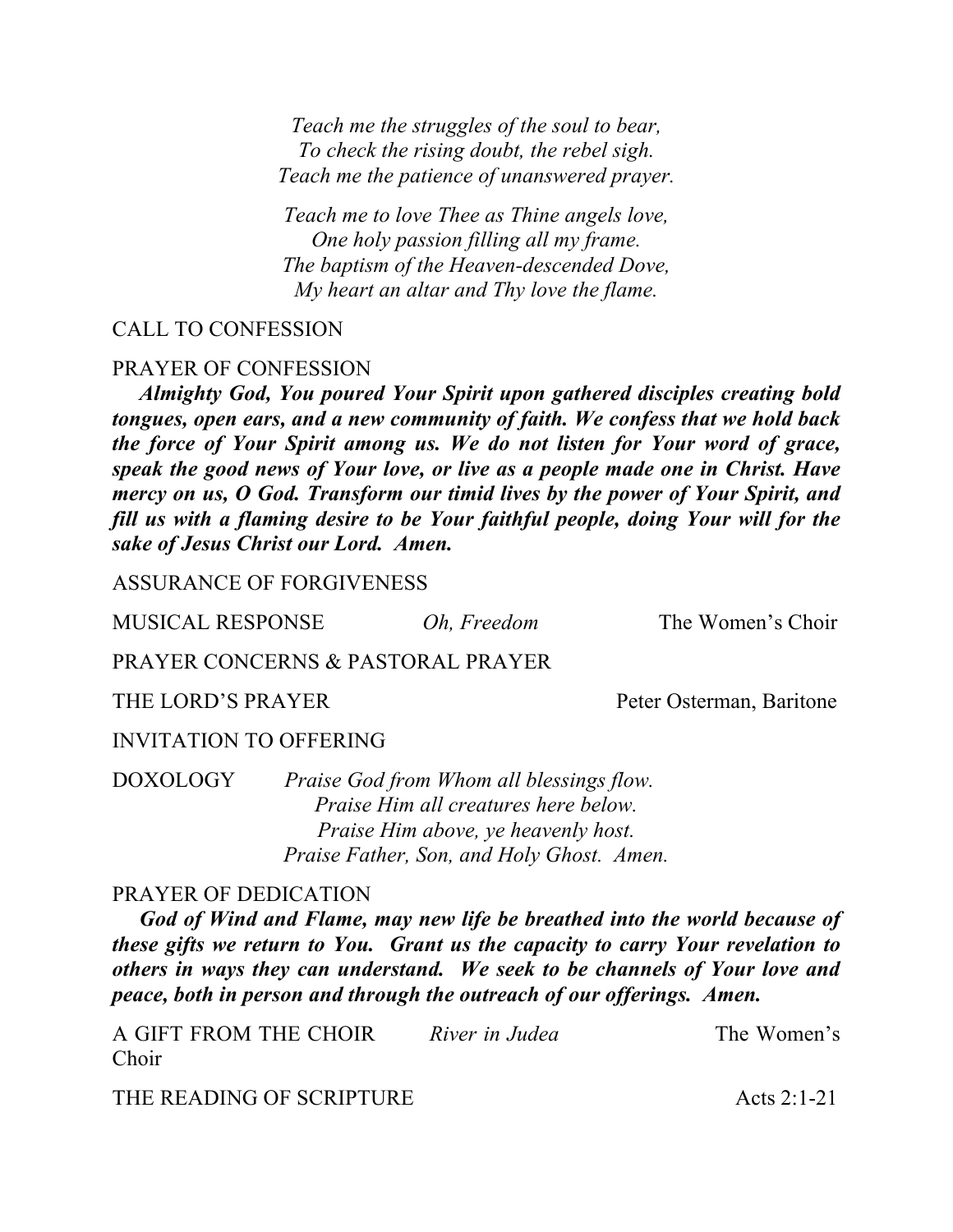#### HOLY SPIRIT PRAYER

SERMON Rev. Dr. Van Cleef "Give Thanks for the Many Gifts of the Spirit: Power, Unity, and Eloquence" COMMUNION HYMN # 513 LET US BREAK BREAD *Let Us Break Bread Together*

*(1)Let us break bread together on our knees (on our knees). Let us break bread together on our knees (on our knees).*

#### REFRAIN:

*When I fall on my knees with my face to the rising sun, O Lord, have mercy on me.*

*(2)Let us drink wine together on our knees (on our knees). Let us drink wine together on our knees (on our knees).* REFRAIN

*(3)Let us praise God together on our knees (on our knees). Let us praise God together on our knees (on our knees).* REFRAIN

#### THE SACRAMENT OF THE LORD'S SUPPER

#### PRAYER OF THANKSGIVING

 *Eternal God, we thank You for nourishing us with these heavenly gifts. May our communion strengthen us in faith, build us up in hope, and make us grow in love, for the sake of Jesus Christ, our Lord. Amen.* 

#### MUSICAL RESPONSES

*Panis Angelicus (from César Franck's "Solemn Mass in A")*

*I'm Gonna Ride the Chariot in the Morning*

Rev. Ann Van Cleef, Soprano Debbie Eitel, Alto Peter Osterman, Baritone

#### **BENEDICTION**

#### CONGREGATIONAL RESPONSE: SINE NOMINE

*When in Our Music God is Glorified*

*1. When in our music God is glorified, and adoration leaves no room for pride, It is as though the whole creation cried, Alleluia! Alleluia!*

*2. How often, making music, we have found a new dimension in the world of sound,*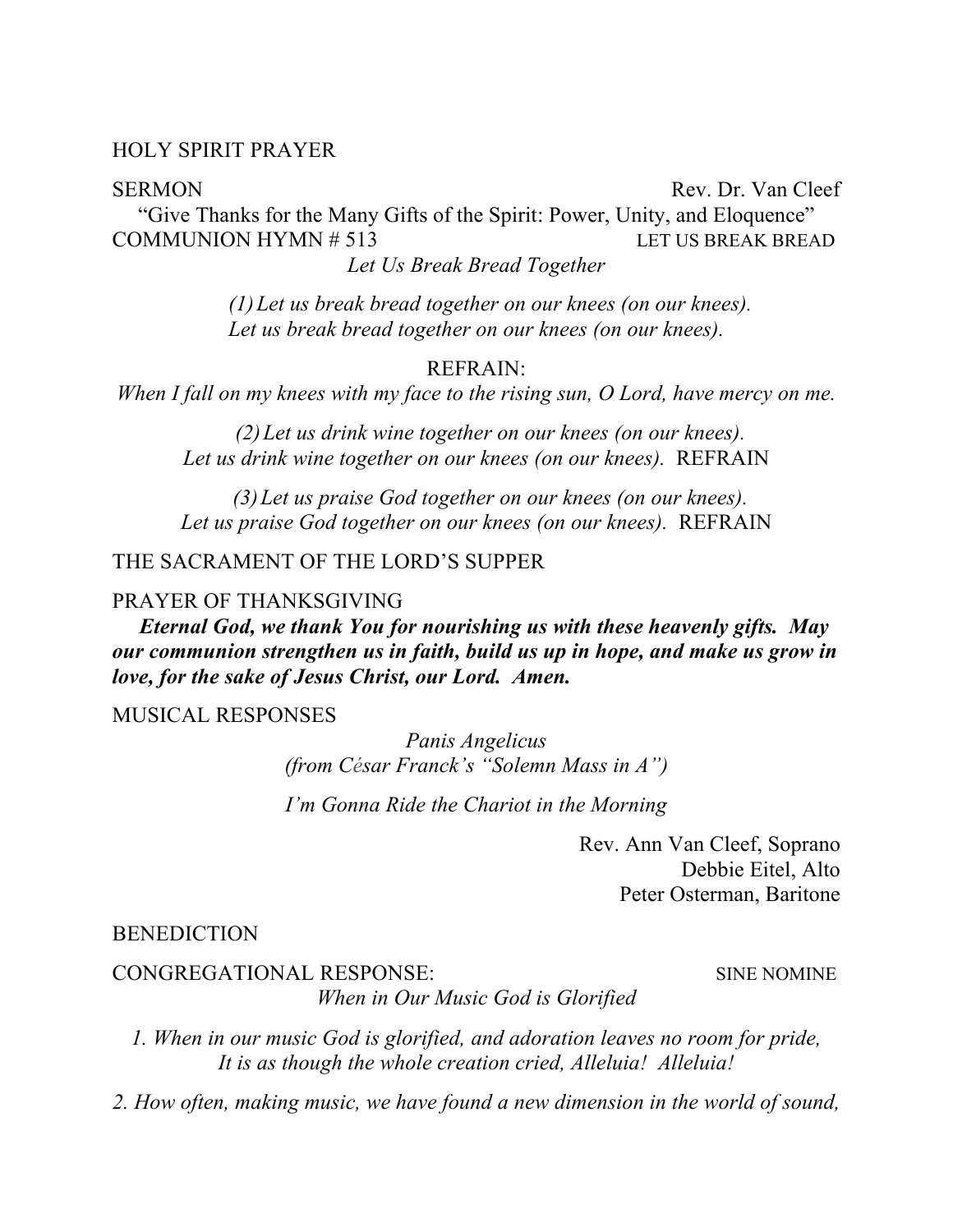*As worship moved us to a more profound Alleluia! Alleluia!*

*3. So has the church, in liturgy and song, In faith and love through centuries of wrong, Borne witness to the truth in every tongue: Alleluia! Alleluia!*

*4. Let every instrument be tuned for praise! Let all rejoice who have a voice to raise! And may God give us faith to sing always: Alleluia! Alleluia!*

POSTLUDE Leonora Colletti, Organ

\*\*\*

*Panis Angelicus (from César Franck's "Solemn Mass in A")*

*Panis angelicus Fit panis hominum Dat panis coelicus Figuris terminum O res mirabilis Manducat dominum Pauper, pauper Servus et humilis.*

Translation: *The Bread of Angels becomes bread for mankind; The Bread of Heaven puts All foreshadowing to an end; Oh, thing miraculous! The body of the Lord will nourish the poor, poor and humble servant.*

# **Joys and Announcements**

#### **Pentecost Sunday**

 This morning, we celebrate Pentecost Sunday, one of the most ancient feasts of the Church, celebrated early enough to be mentioned in the Book of Acts and in Paul's First Letter to the Corinthians. Pentecost is celebrated on the  $50<sup>th</sup>$  day after Easter (if we count both Easter Sunday and Pentecost Sunday).

 Christ has promised His Apostles that He would send His Holy Spirit, and on Pentecost, they were granted the gifts of the Holy Spirit. The Apostles began to preach in all of the languages that the Jews who were gathered there spoke, and about 3,000 people were converted and baptized that day. Pentecost is often called "the birthday of the Church." The color of the day is red.

#### **A Special Celebration**

 We are celebrating Pentecost with lots of music. Many thanks to Debbie Eitel (Alto), Peter Osterman (Baritone), Ann Van Cleef (Soprano) our Women's Choir, and our Director of Music, Leonora Colletti.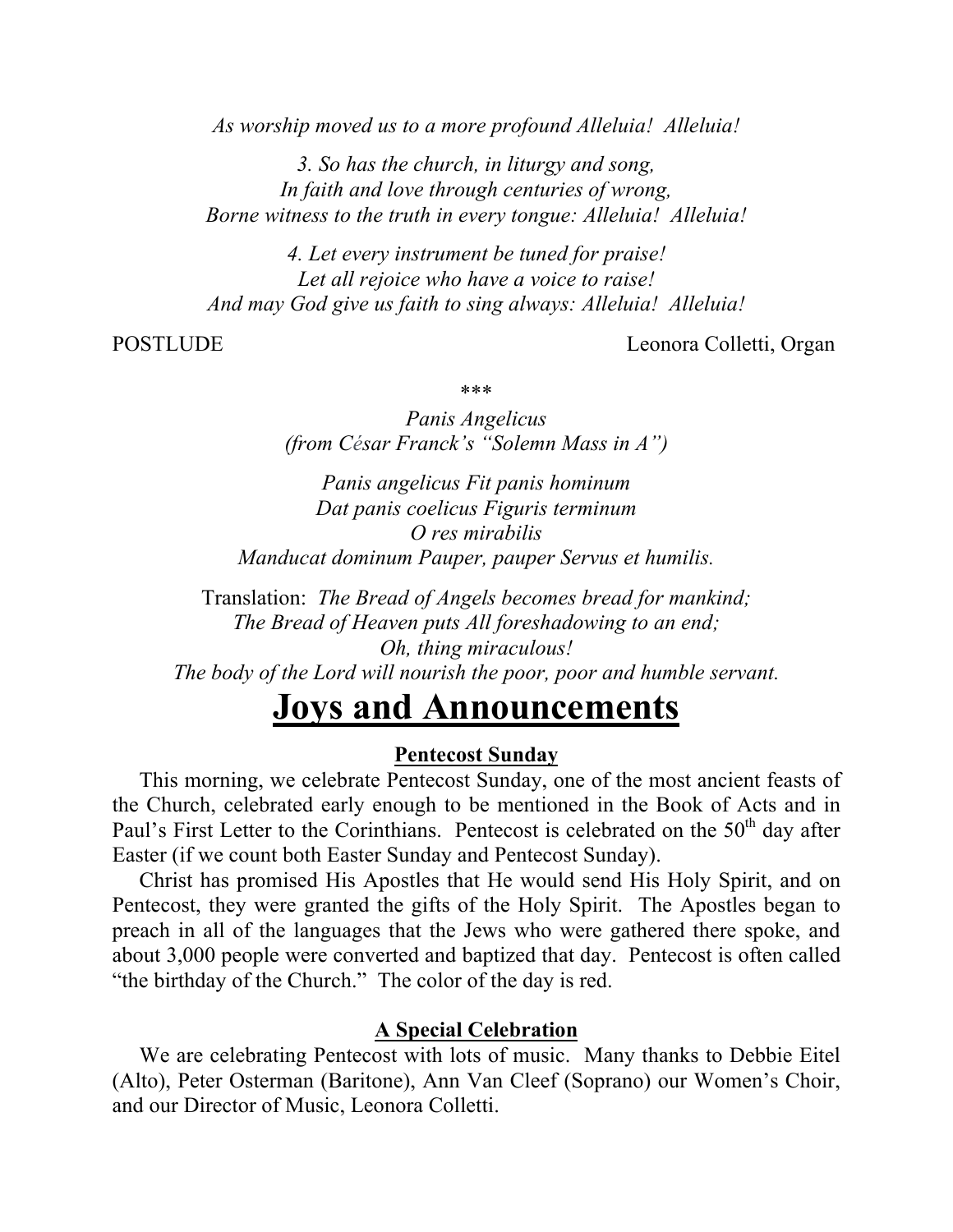#### **The Women's Choir**

Rev. Ann Van Cleef, Director Leonora Colletti, Accompanist

#### **Sopranos Altos**

Marian Adams **Arlissa** Dean Barbara Charnews Debbie Eitel Kathleen (Kathie) Gerlach Claire Proctor Stephanie Horne Ann Van Cleef Carol Kirchhoff Jill Wilson Margaret (Meg) Lawrence Susan Perrotta

# **The Pentecost Offering**

 Later this month, we will receive The Pentecost Offering, which is one of four special offerings sponsored by the Presbyterian Church (USA). A gift to the Pentecost Offering helps the Presbyterian Church encourage, develop, and support its young people, and also address the needs of at-risk children. 40% of the Pentecost offering is retained by individual congregations wanting to make an impact in the lives of young people within their own community. The remaining 60% is used to support children-at-risk, youth, and young adults through ministries of the Presbyterian Mission Agency. Thank you for your generosity.

### **Pastor Ann and Bob Invite You to Lunch Today**

 Pastor Ann and Bob Van Cleef would like to invite you to lunch in the Narthex immediately following worship. It's a "make your own sandwich" buffet with chips salad, and beverages.

 Happy Birthday, Church! And, thank you, Holy Spirit, for all you do for the First Presbyterian Church of Greenlawn.

### **Food Pantry**

 Please remember our food pantry when you are doing your grocery shopping. The following items are needed: Peanut butter, jelly, tuna, Spam, pasta, any Chef-Boy-R-Dee products. Thank you for your generosity.

### **Mark Your Calendar!**

Please mark these important dates on your calendar: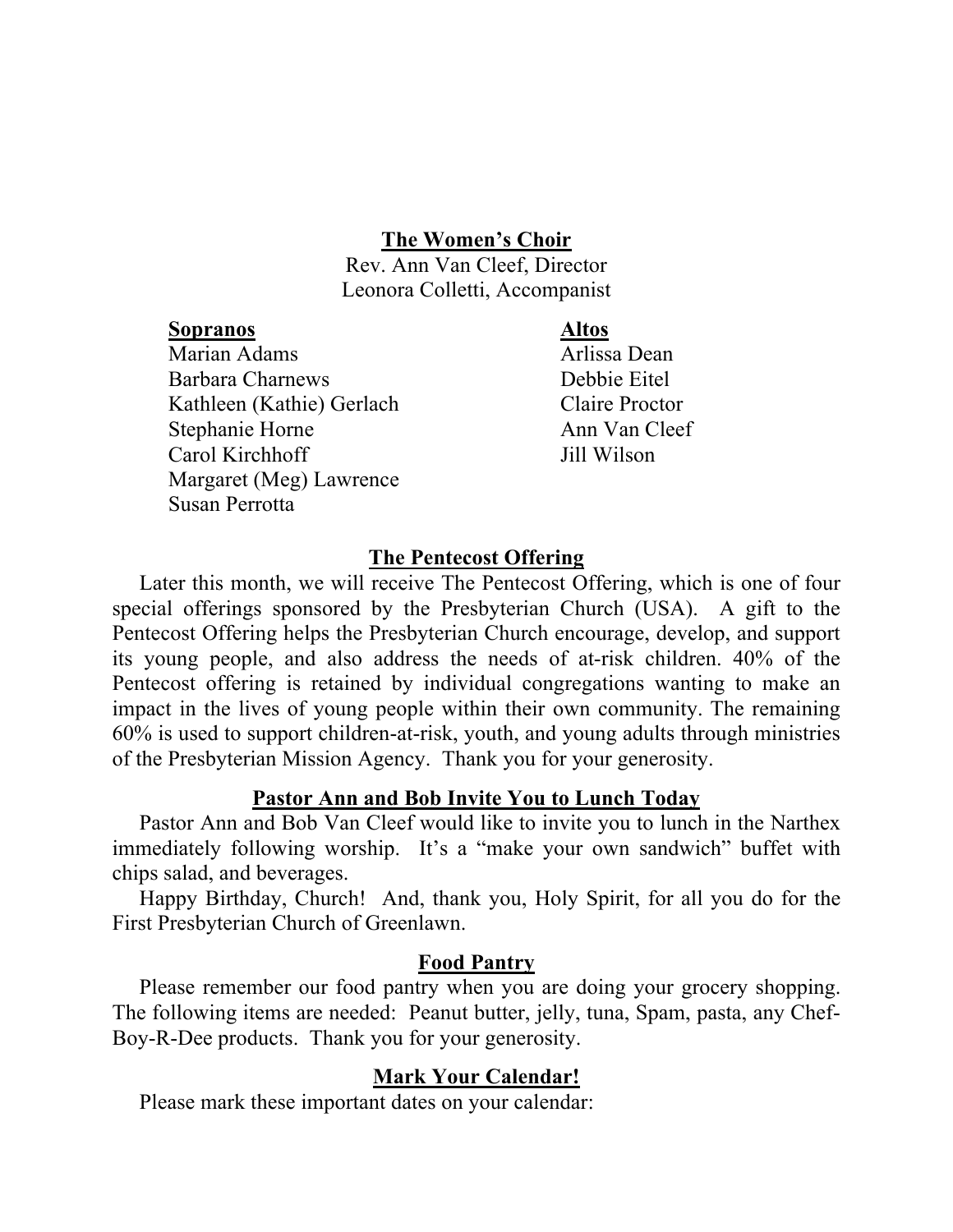- **Saturday, July 30**: Summer Get-together at Van Cleef's home in Greenport, 3:00 p.m.
- Sunday, October 23: 150<sup>th</sup> Anniversary Dinner, 1 p.m., Moose Hall. Ticket information will be available this summer.

# **Annual Church Fair**

 The date has been set for our Church Fair: Saturday, September 24, with a rain date of Saturday, October 1.

 As you're doing your spring cleaning, you can start bringing in your contributions for the rummage sale part of the fair. These items will be sorted and priced as they come in, rather than waiting until the day before the fair, as we did last year. There will be a box in the hallway for you to deposit items. (No books, please. We find that they don't sell well.)

 We are in need of people willing to chair various aspects of the fair. The list is below, please see Larry Foray if you are willing to help.

- **Rummage Sale.** We have someone who will accept donations and price the items. We need someone to set up tables, arrange the items, and then pack up the leftover items after the fair is over.
- **Food Concession.** This includes determining the menu, purchasing the food, setting up the area, and cleaning up.
- **Raffle.** Getting donations, creating gift baskets, setting up tables, and selling tickets.
- **Publicity.** Updating flyer. Posting ads (both online and in local papers), and posting flyers at local stores.

# **STAFF**

Rev. Dr. Ann M. Van Cleef Leonora Colletti pastorannsutton@yahoo.com fpcgoffice@gmail.com

Leonora Colletti Debbie Eitel

**Custodian Treasurer** Gary Prentiss James Dean

Betty Chatfield Susan Perrotta

**Pastor Administrative Assistant** 

**Director of Music Fellowship Director** 

**Financial Secretary Benevolence Secretary** 

**Webmaster Building Use Manager** Irene Lang Larry Foray

> **THE SESSION** Susan Perrotta, Recording Clerk